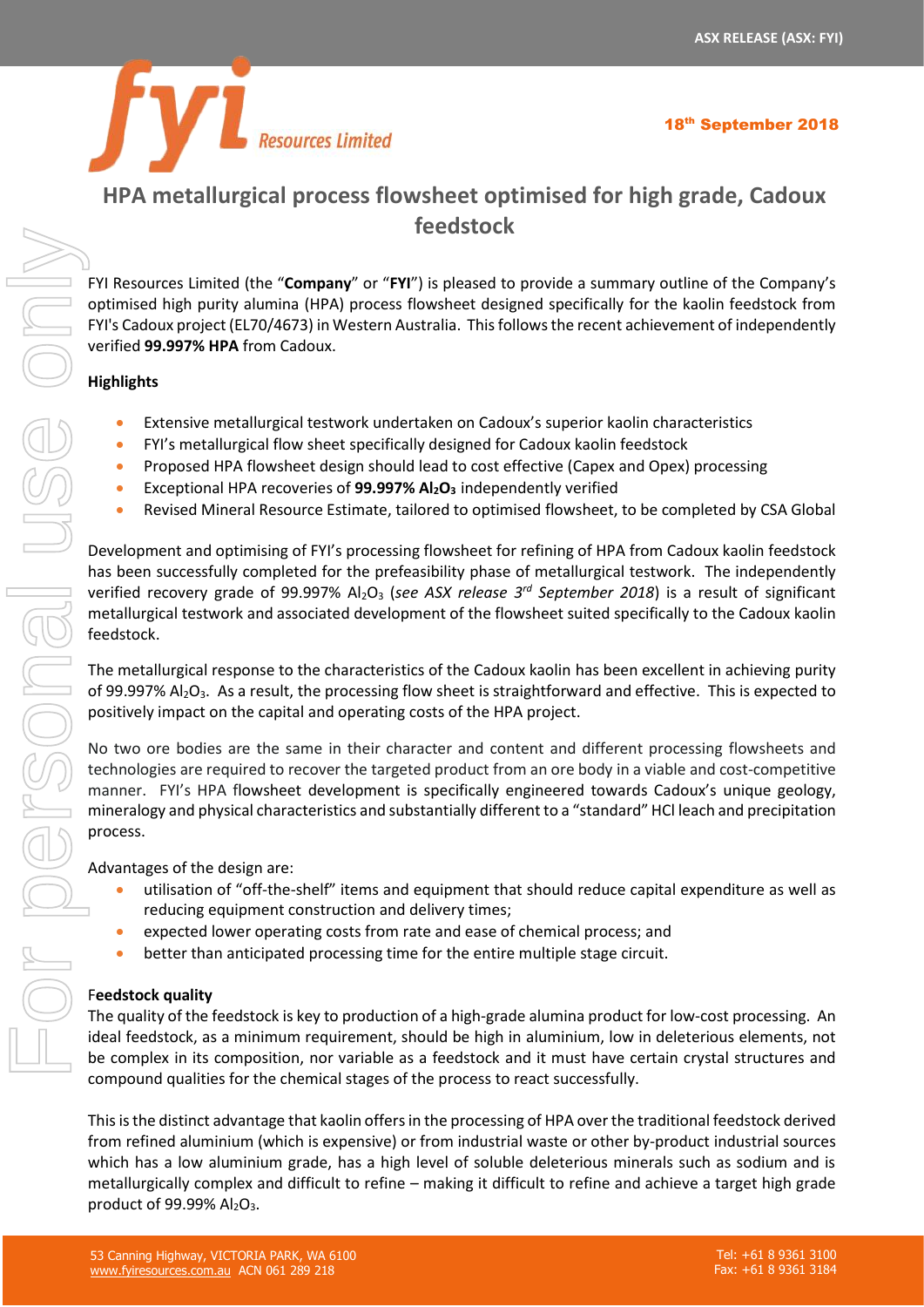

The kaolin feedstock at our 100% owned Cadoux project exhibits excellent grade and qualities that is suited to FYI's developed HPA process flowsheet and refined over the prefeasibility study period. The outcomes are demonstrated in the efficiency and effectiveness of the flowsheet and the high-grade product that has resulted.

The additional benefits of the Cadoux kaolin as a feedstock source is that FYI controls and manages the provenance of the product throughout the process chain, the geology and minerology is uncomplicated and well understood, the ore is amenable to the process and, importantly to the economics of the project, it is a very low-cost input.

FYI's processing flowsheet has been successfully tested on all the mineralised zones of the Cadoux deposit, however, a selected resource area for the initial operations has been targeted by FYI (the focus area of the revised mineral resource estimate currently being finalised by CSA Global) which should provide an excellent source of feedstock for the first several decades of processing.

FYI, through its HPA process consultants Independent Metallurgical Operations and GR Engineering Services, will continue refining the metallurgical flow sheet during the various development phases to enhance process efficiencies and further reduce Capex and Opex costs.

## **HPA flowsheet design**

The optimised process flowsheet (*Figure 1 - below*) will form the basis of process design, equipment selection and equipment sizing, and should reduce both capital and operating costs for the project. The flowsheet has relatively straightforward processing design parameters utilising atmospheric pressure, moderate